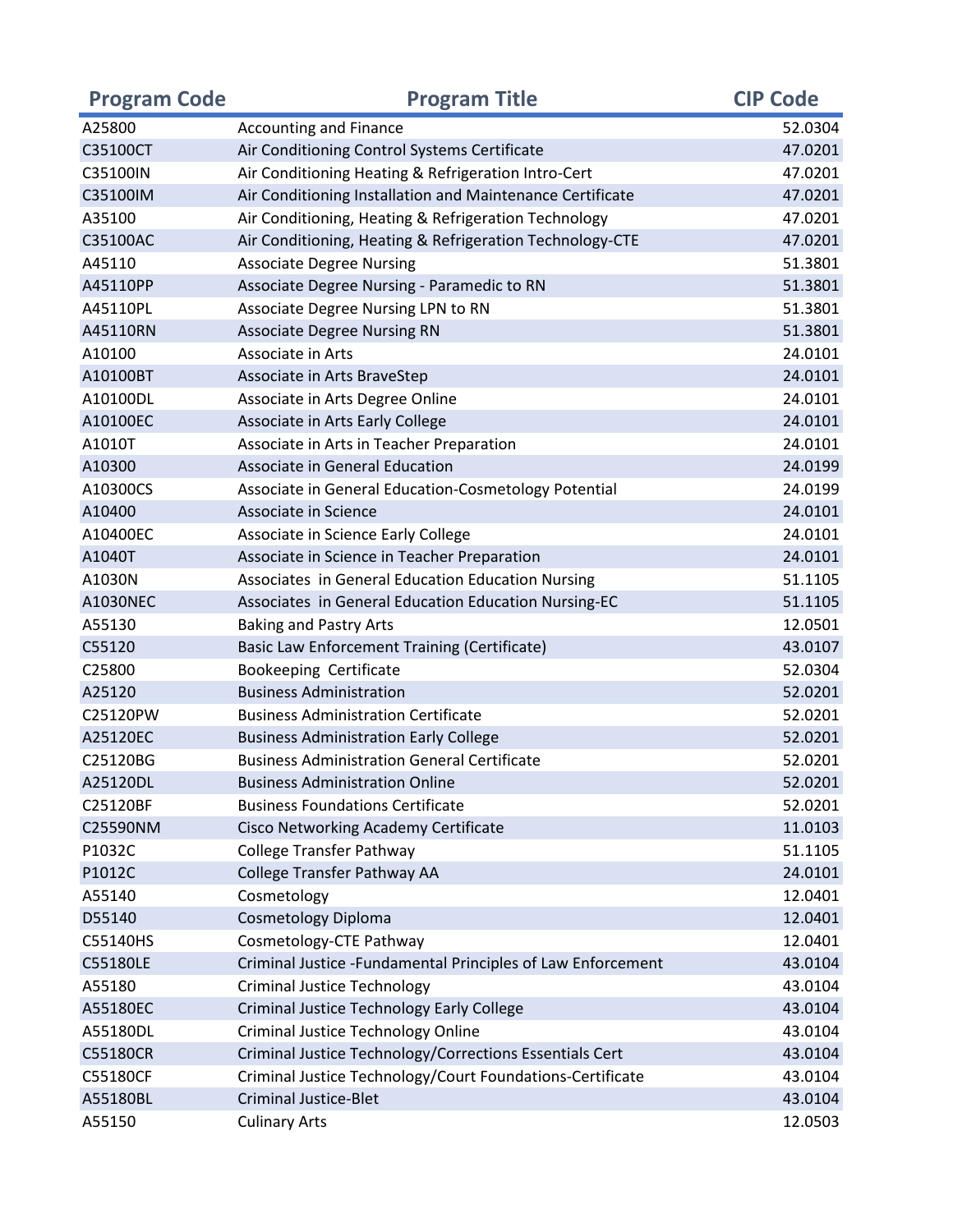| <b>Program Code</b> | <b>Program Title</b>                                         | <b>CIP Code</b> |
|---------------------|--------------------------------------------------------------|-----------------|
| C55150              | <b>Culinary Arts Certificate</b>                             | 12.0503         |
| A55150EC            | <b>Culinary Arts Early College</b>                           | 12.0503         |
| C25120CS            | <b>Customer Service Certificate</b>                          | 52.0201         |
| A25590CS            | <b>Cyber Security and Network Management</b>                 | 11.0103         |
| C55850              | Early Childhood Administration                               | 13.0401         |
| A55220EC            | Early Childhood Associate Early College                      | 13.121          |
| C55220EC            | Early Childhood Certificate-TRD                              | 13.121          |
| A55220              | Early Childhood Education                                    | 13.121          |
| A55220CR            | <b>Early Childhood Education Career Track</b>                | 13.121          |
| A55220TL            | Early Childhood Education Transfer Licensure Track           | 13.121          |
| A55220TN            | Early Childhood Education Transfer Non-Licensure Track       | 13.121          |
| C55860              | Early Childhood Preschool                                    | 13.1209         |
| C35130IM            | <b>Electrical Installation and Maintenance Certificate</b>   | 46.0302         |
| A35130              | <b>Electrical System Technology</b>                          | 46.0302         |
| C35130ES            | Electrical System Technology-CTE Pathway                     | 46.0302         |
| C35130W1            | Electrical Systems Technology Wire Installer I Cert          | 46.0302         |
| C35130W2            | Electrical Systems Technology Wire Installer II Cert         | 46.0302         |
| A35130BR            | Electrical Systems Technology-Bridge(BR)                     | 46.0302         |
| D35130              | Electrical Systems Technology-Diploma                        | 46.0302         |
| A35130TE            | Electrical Systems Technology-Technican(TE)                  | 46.0302         |
| A35130EC            | Electrical/Systems Technology Early College                  | 46.0302         |
| A45340              | <b>Emergency Medical Science</b>                             | 51.0904         |
| A45340TR            | <b>Emergency Medical Science- Transfer</b>                   | 51.0904         |
| A45340CU            | <b>Emergency Medical Science-Base</b>                        | 51.0904         |
| A45340BR            | <b>Emergency Medical Science-Bridge</b>                      | 51.0904         |
| A55280              | <b>General Occupational Technology</b>                       | 24.0102         |
| A25110              | <b>Hospitality Management</b>                                | 52.0909         |
| A50240              | <b>Industrial Systems Technology</b>                         | 15.0499         |
| C50240IS            | Industrial Systems Technology Certificate                    | 15.0499         |
| A50240EC            | Industrial Systems Technology Early College                  | 15.0499         |
| C50240CN            | Industrial Systems Technology Machine Shop-CNC Operator      | 15.0499         |
| <b>C50240CNC</b>    | Industrial Systems Technology Machine Shop-Cnc Operator-Cert | 15.0499         |
| C50240M2            | Industrial Systems Technology Mechanical Procedures 2-Cert   | 15.0499         |
| C50240MI            | Industrial Systems Technology Mechanical Procedures I-Cert   | 15.0499         |
| C50240LC            | Industrial Systems Technology Programmable Logic Controller  | 15.0499         |
| A50240BR            | Industrial Systems Technology-Bridge (BR)                    | 15.0499         |
| D50240              | Industrial Systems Technology-Diploma                        | 15.0499         |
| A50240TE            | Industrial Systems Technology-Technician (TE)                | 15.0499         |
| C55290              | Infant/Toddler Care (Certificate)                            | 19.0706         |
| A25590              | <b>Information Technology</b>                                | 11.0103         |
| C25590IT            | <b>Information Technology Certificate</b>                    | 11.0103         |
| C25590CS            | Information Technology Cyber Security Certificate            | 11.0103         |
| A25590EC            | <b>Information Technology Early College</b>                  | 11.0103         |
| A25590NM            | Information Technology-Network Management                    | 11.0103         |
| A40350              | <b>Mechatronics Engineering Technology</b>                   | 15.0403         |